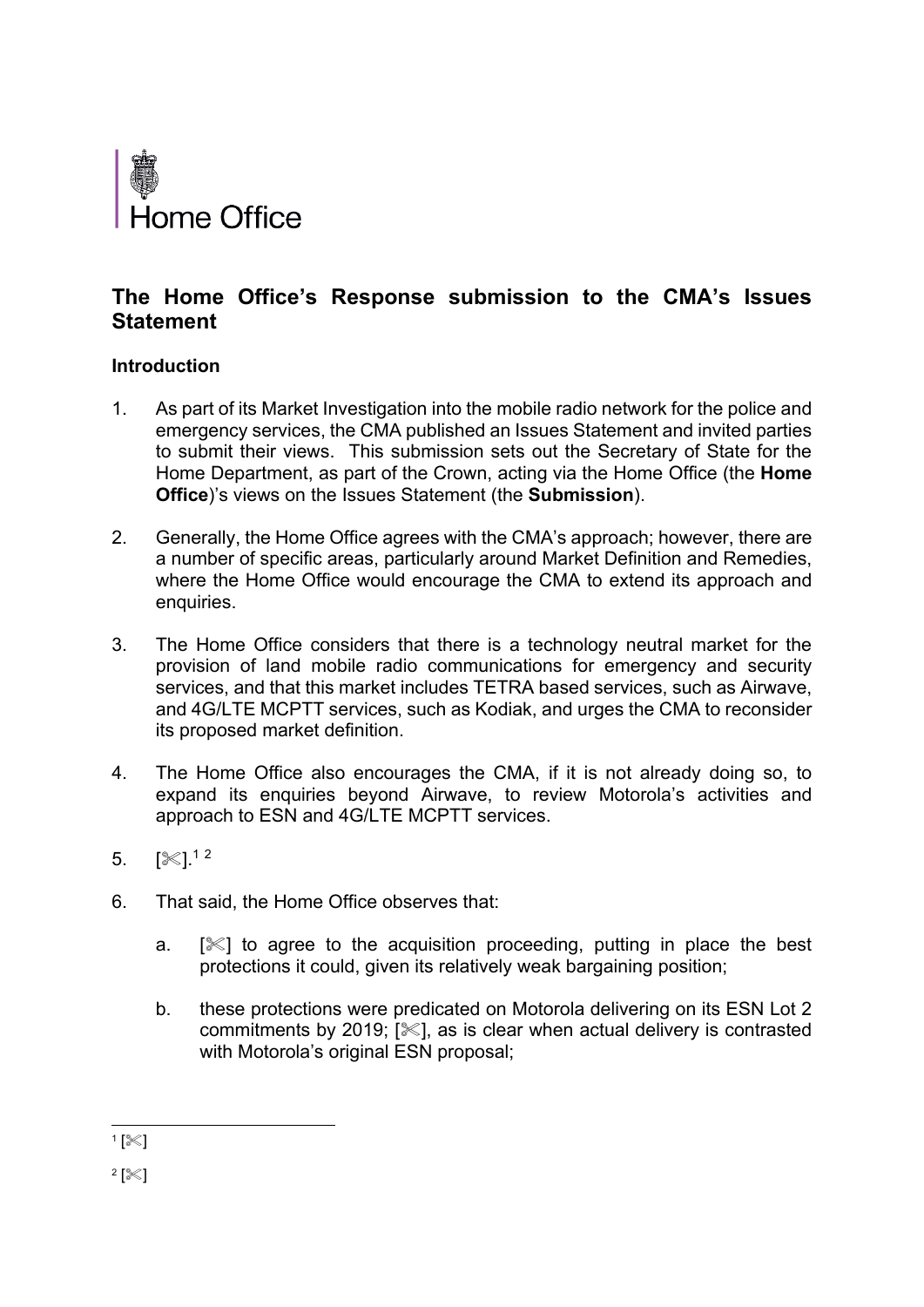- c. the resulting current contractual structure and levers available to the Home Office  $[\mathcal{K}]$ ;
- d. even if the Home Office were to terminate the ESN Lot 2 contract and seek an alternative supplier of all those services, including an alternative MCPTT application to Kodiak, the requirement for interworking between Airwave and ESN means that Motorola – has effectively - 'locked-in' its critical position in the delivery of ESN; and
- e. this 'lock-in' as well as other features of the market, such as the considerable level of information asymmetry, results in Motorola holding significant unliteral market power.

It is therefore important that the CMA look beyond just Airwave and understand Motorola's wider strategy, from 2015 to date, and how that strategy has developed over the period.

7. To effectively address these features of the market that give rise to the adverse effects on competition initially identified by the CMA, and the resulting customer harm, the Home Office further encourages the CMA to consider a wider range of remedies than those currently proposed; remedies that would address the pricing of Airwave services, information asymmetry and appropriately incentivise the delivery of Motorola's ESN obligations or, alternatively, ensure effective interworking for other MCPTT service providers.

## **Confidentiality**

8. The Home Office requests the CMA to please treat this Submission as confidential and to not disclose the Submission, or any information contained within the Submission, to any third-party without the Home Office's consent.

## **The focus of the CMA's investigation**

- 9. In respect of the contractual and commercial relationship with Airwave Solutions the Home Office agrees it is sensible that the CMA seeks to understand how the market has developed over time, and in particular the nature and evolution of the commercial and contractual relationships between Airwave Solutions and its customers, including those aspects lists (a) thru (f) at paragraph 17 of the Issues **Statement**
- 10. Additionally, if the CMA is not already doing so, the Home Office would encourage the CMA to explore:
	- a. the role and effectiveness of the Deed of Recovery;
	- b. the commercial and contractual arrangements available to ensure an effective and timely interworking solution during the required transition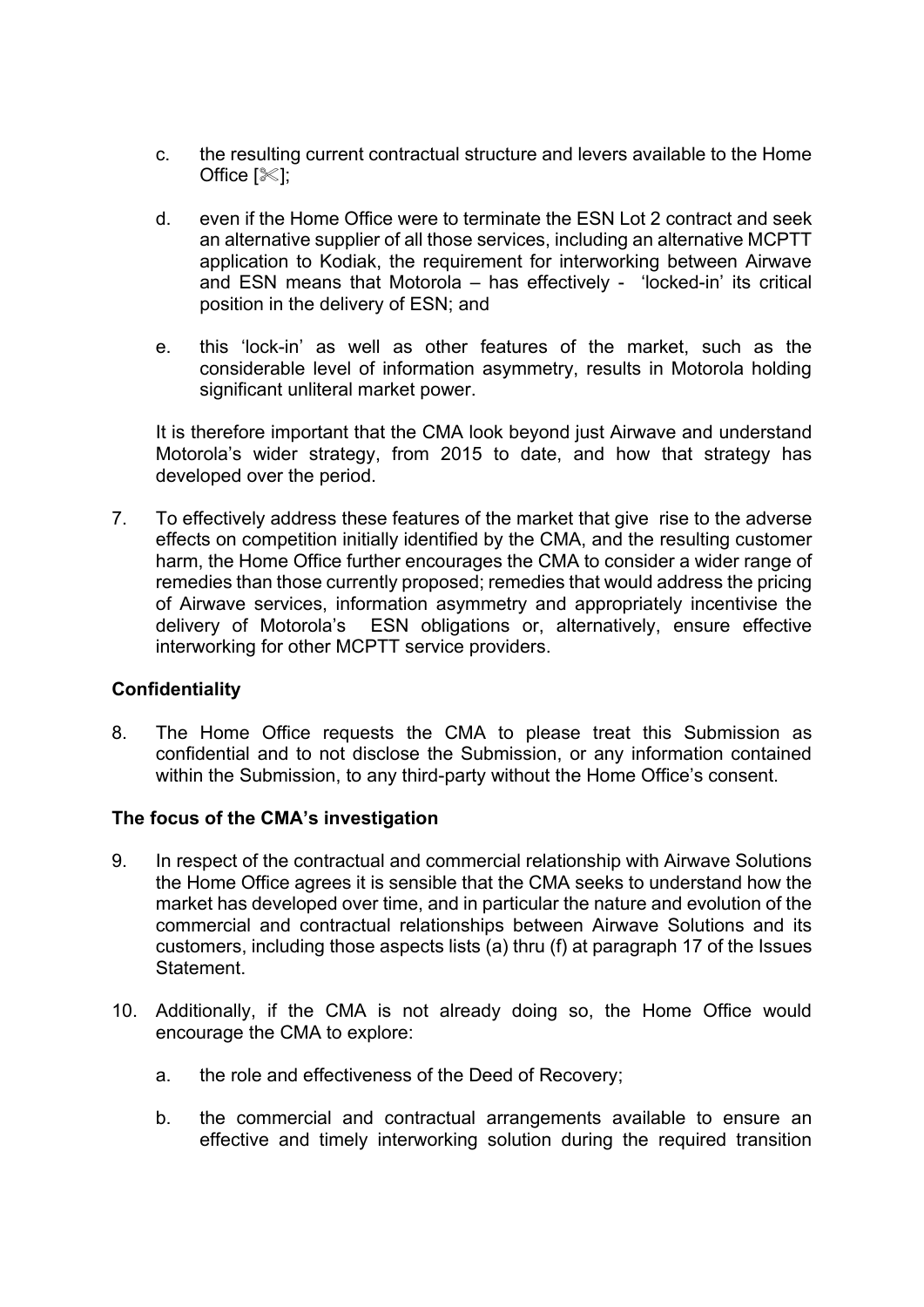period, as users migrate between the Airwave and ESN networks, should Kodiak need to be replaced;

- c. the contractual protections against double recovery as between different customer contracts; and
- d. the commercial and contractual relationships between Airwave Solutions Limited and Motorola Solutions, Inc. for the licensing and supply of LMR and TETRA technology.
- 11. In particular, if it would be helpful to the CMA, the Home Office would propose to provide additional evidence and submissions, focusing on, amongst other things:
	- a. the role of Guardian's various parents in the development of the Airwave network and the commercial relationships between the Home Office and Airwave. For example, Macquarie's role in Airwave including the concern held by the Home Office about Macquarie's management of and investment in Airwave in the period before Guardian's acquisition by Motorola Solutions, Inc. in early 2016. Specifically, the Home Office's concern (reasonably held)  $[\mathcal{K}]$ ;
	- b. the  $\mathbb{R}$  Home Office control over the change of ownership of the Airwave network, the Home Office's only contractual remedy being termination,  $[\mathcal{K}]$ given the vital critical national infrastructure (**CNI**) role played by the Airwave network;
	- c. the effect on the market and commercial relationships of the lack of an effective exit mechanism in the original PFI agreement (for example, for the network or relevant parts of the network, to revert to HMG on termination) to control or mitigate the risk of a continuing monopoly;
	- d. with hindsight, the failure of the Deed of Recovery's  $[\mathscr{K}]$  to sufficiently incentivise Motorola to deliver its ESN Lot 2 commitment on time, or to at least  $\mathbb{R}$ . The Deed of Recovery is a poor comparison to the tools regulators have at their disposal, such as Ofcom's ability to fine licensees 10% of turnover should they breach their regulatory obligations;
	- e. the impacts of the significant asymmetry of information and absence of financial transparency as between Motorola and the Home Office, resulting in the Home Office  $[$  $|$   $|$   $|$   $|$   $|$  and
	- f. the circumstances surrounding the award of ESN Lot 2 to Motorola, in particular, the  $[\mathcal{K}]$  at that time and the situation of other potential bidders.

## **Market Definition**

12. The Home Office considers that there is a market in the UK for the provision of mobile radio voice and data communications for the emergency and associated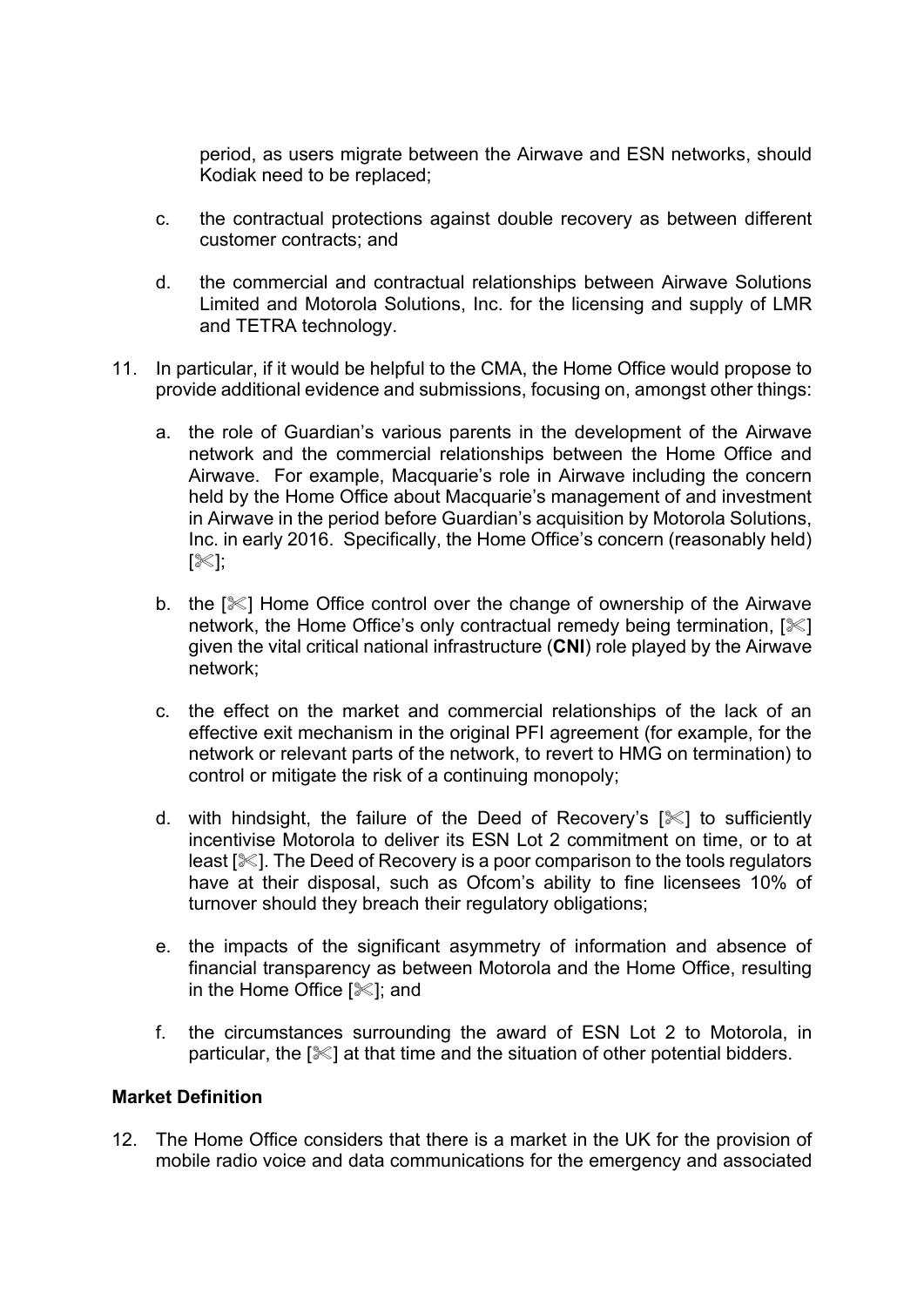services (together with associated facilities and services) and that the market definition should be technology neutral, focusing on service deliverables or outcomes, not the technology used to contract the service.

- 13. While the Home Office accepts that there is no current commercially available and operating alternative to Airwave in Great Britain, this is as a result of the market not functioning effectively, and not an inherent feature of the market structure.
- 14. The Home Office notes that:
	- a. utilising the EE mobile network service combined with Motorola's Kodiak MCPTT product, mobile radio voice and data communication services are currently being provided to the UK Border Force and the UK Immigration Service in parts of Great Britain, in parallel with Airwave, on a trial basis.  $[\%]$
	- b. FiRelink attempted to compete network provision, based on the proposition that a second network could operate alongside Airwave with the ability to interoperate for relevant talk groups; however, Airwave won the procurement competition;
	- c. in the USA, FirstNet<sup>3</sup> is deploying a 4G/LTE network to provide mission critical broadband services and a phased migration from the thousands of  $P25$  networks<sup>4</sup> currently operated by individual public safety organisations to a fully interoperable national MCPTT service;
	- d. KPN in the Netherlands,<sup>5</sup> and Telia in Sweden<sup>6</sup> are offering Kodiak services to blue-light users on a commercial basis; and
	- e. in the UK, other than for trials, there is no currently available 4G/LTE alternative to TETRA due to Motorola's delay in the delivery of its MCPTT Kodiak product. That a product has been throttled does not mean that it is not within the same market as a product that has been allowed to dominate.

<sup>3</sup> For information about FirstNet see: <https://www.firstnet.com/>

<sup>4</sup> Project 25 (P25 or APCO-25) is a suite of standards for interoperable digital two-way radio services developed by public safety organisations in North America. Further information on P25 can be found on the P25 Technology Interest Group's website at: <https://project25.org/index.php>

<sup>5</sup> See, for example, The Critical Communications Review: Motorola Solutions and KPN Team Up for Mission Critical Push to Talk over Cellular Service, 4 November 2019: [https://www.criticalcommunicationsreview.com/ccr/news/100559/motorola-solutions-and-kpn-team-up-for](https://www.criticalcommunicationsreview.com/ccr/news/100559/motorola-solutions-and-kpn-team-up-for-mission-critical-push-to-talk-over-cellular-service)[mission-critical-push-to-talk-over-cellular-service](https://www.criticalcommunicationsreview.com/ccr/news/100559/motorola-solutions-and-kpn-team-up-for-mission-critical-push-to-talk-over-cellular-service)

<sup>6</sup> See, for example, Critical Communications World: Motorola collaborates on MCPTT in Sweden, 26 June 2020: <https://critical-communications-world.com/news/articles/motorola-collaborates-on-mcptt-in-sweden>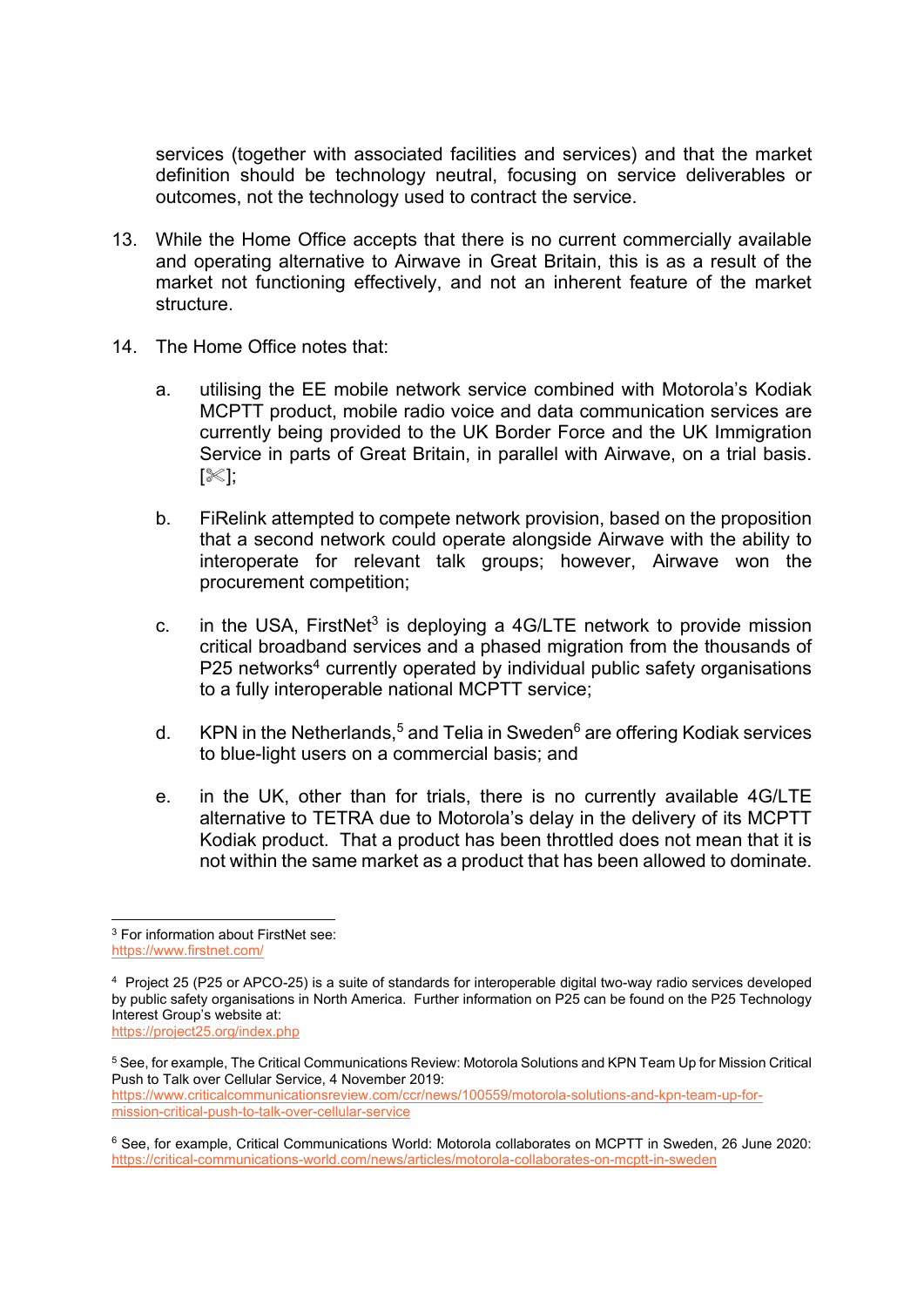- 15. The Home Office strongly disagrees with Motorola's position that ESN was never envisaged as a possible substitute for the Airwave network, and this means it is in a different economic market. The fact that ESN is intended to replace Airwave, in fact, confirms that ESN is a potential demand and supply side substitute for Airwave and therefore could well be in the same economic market as Airwave.
- 16. There are many products and services that ultimately replace their legacy substitute and, in the transition phase, the innovative product imposes competitive pressure on the legacy product and is effectively in the same economic market. For example, ADSL broadband was initially a substitute for then replaced dial-up internet access, and over the next 3 years Voice over Internet Protocol fixed line voice (VoIP) communications, which are currently a substitute for traditional public switched telecommunications systems (PSTN), will replace those PSTN systems.<sup>7</sup> As each new product was brought to market it imposed a competitive constraint on the legacy products, resulting in lower prices for consumers. The move from TETRA LMR solution to MCPTT over 4G/LTE solution is no different; the availability of an alternative, albeit superior, technology should put competitive pressure on the legacy solution.
- 17. Further, Motorola's position that ESN will fully replace Airwave thus cannot be in the same economic market as Airwave is wholly inconsistent with its own published positions, which refers to a future in which 4G/LTE and TETRA both co-exist. 8 While such a future is not in line with the Home Office's intention, and is likely to be no more than an attempt by Motorola to prolong the life of TETRA based products, it fully undermines Motorola's main argument that Airwave and ESN operate in separate economic markets.
- 18. Both TETRA LMR and MCPTT over 4G/LTE serve the same users and customers, with the same base service functions, albeit MCPTT over 4G/LTE provides additional data functionality that is not available on a pure TETRA LMR service, at lower cost. Thus, the Home Office considers that, when considering Airwave as the focal product, the relevant market should encompass both TETRA LMR and MCPTT over 4G/LTE in Great Britain. The additional functionality and lower cost of ESN may mean that, when considering the services delivered by ESN, the market is more narrowly defined, and might not include Airwave, but ESN, but for Motorola's delay, would be a strong competitive constraint on Airwave.

 $7$  See, for example, Ofcom's statement on the future of fixed telephone services: [https://www.ofcom.org.uk/phones-telecoms-and-internet/information-for-industry/telecoms-competition](https://www.ofcom.org.uk/phones-telecoms-and-internet/information-for-industry/telecoms-competition-regulation/future-fixed-telephone-services)[regulation/future-fixed-telephone-services.](https://www.ofcom.org.uk/phones-telecoms-and-internet/information-for-industry/telecoms-competition-regulation/future-fixed-telephone-services) The Home Office also observes that, like legacy PSTN, TETRA based networks are nearing end of life and will become obsolete.

<sup>8</sup> See, for example:

[https://urgentcomm.com/2021/05/26/motorola-solutions-ceo-anticipates-extension-of-airwave-contract-in-uk-by](https://urgentcomm.com/2021/05/26/motorola-solutions-ceo-anticipates-extension-of-airwave-contract-in-uk-by-end-of-year/)[end-of-year/](https://urgentcomm.com/2021/05/26/motorola-solutions-ceo-anticipates-extension-of-airwave-contract-in-uk-by-end-of-year/) 

The Home Office therefore disputes the suggested position that ESN and Airwave would coexist as complements given the ultimate desire would be to fully transition to ESN network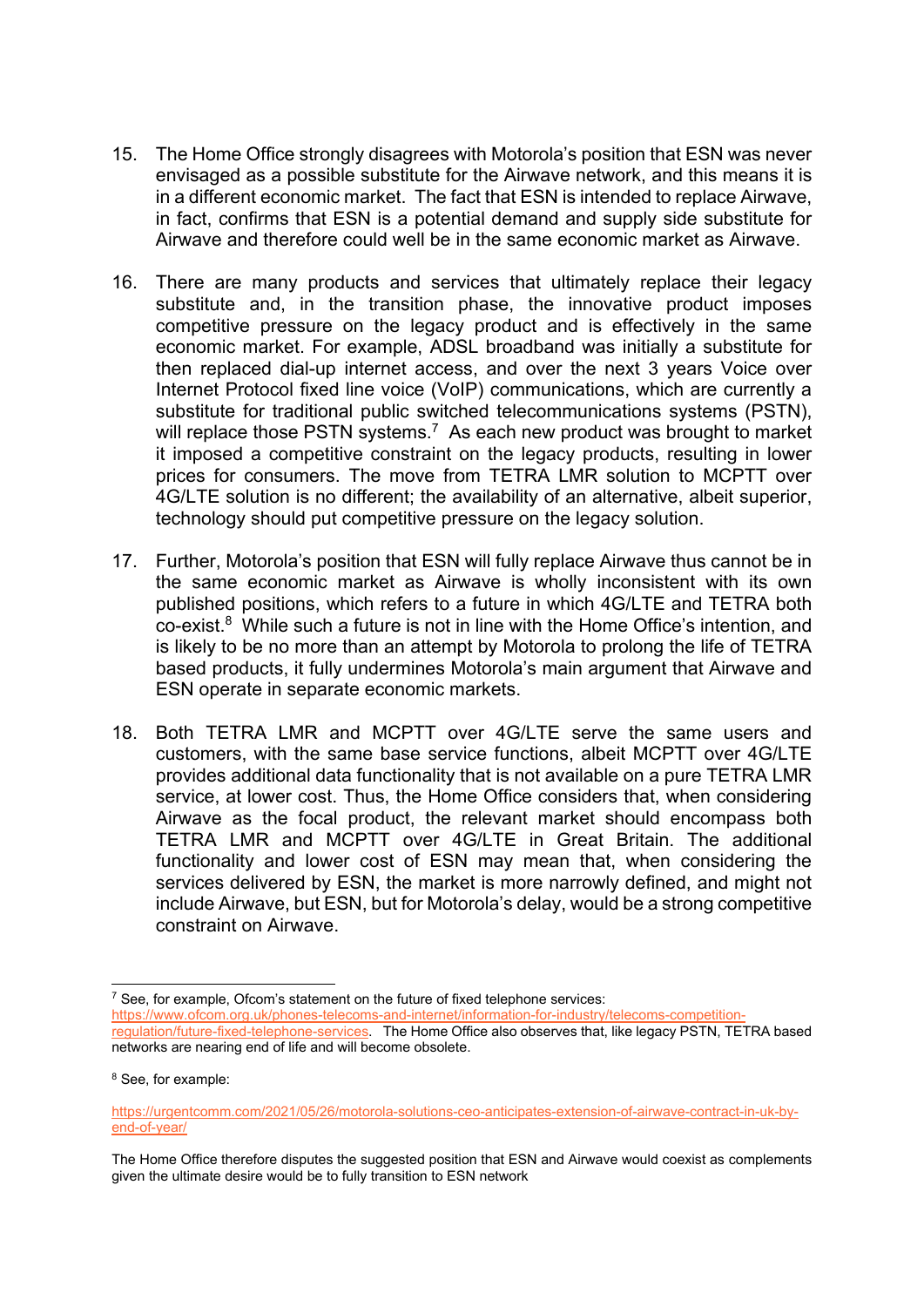19. Turning to the question of whether the provision of a service under a long-term contract, including a PFI agreement, between two parties can constitute a market, the Home Office concurs with the CMA's current view set out in paragraph 23 of the Issues Statement. The Home Office additionally observes that there are two sets of contracts that fall within the relevant market: i) the Airwave set of contracts, and ii) the ESN set of contracts.  $[\mathcal{K}]$ .

## **Theories of harm**

20. The Home Office supports the CMA's proposed approach and developing Theories of Harm. Below we set out a number of points of clarification and suggestions for areas for further expansion.

#### *Unilateral market power of Airwave Solutions*

- 21. Motorola has unilateral market power in the provision of mobile radio voice and data communications for the emergency and associated services (together with associated facilities and services).
- 22. The high barriers to entry to the relevant market, including the availability of spectrum, the high cost of constructing or utilising alternative network infrastructure, the need to secure interworking arrangements with Airwave (arrangement that are ultimately controlled by Motorola), along with Motorola's failure to deliver an operationally viable MCPTT solution based on Kodiak, means that today, Airwave is a monopoly provider of services within the relevant market.
- 23. The features of the market giving rise to this monopoly enable Motorola to exercise substantial unilateral market power, controlling both the negotiation of price in respect of the provision of Airwave services as well as the delivery of the vital MCPTT and interworking inputs for the delivery of the ESN network.
- 24. In relation to negotiations over the prevailing emergency services network, Airwave Solutions, Motorola has market power for the following reasons:
	- a. the Home Office has  $[\mathcal{K}]$  when negotiating with Motorola. For the reasons set out in paragraph 11 of the Submission, [ $\ll$ ]. In fact, as recognised by the CMA in its Decision to make a market investigation reference, the inability of the Government to negotiate discounts despite a period of national austerity was an important factor contributing to the Government's decision to develop the ESN network.<sup>9</sup> The development of an alternative network would  $[\mathcal{K}]$ ;
	- b. Motorola has an attractive 'inside' option. Absent any agreement over new terms, the Home Office is obliged to continue to support Motorola on the

<sup>9</sup> CMA (2021), 'Mobile radio network for the police and emergency services: Final report and decision on a market investigation reference', paragraph 1.29.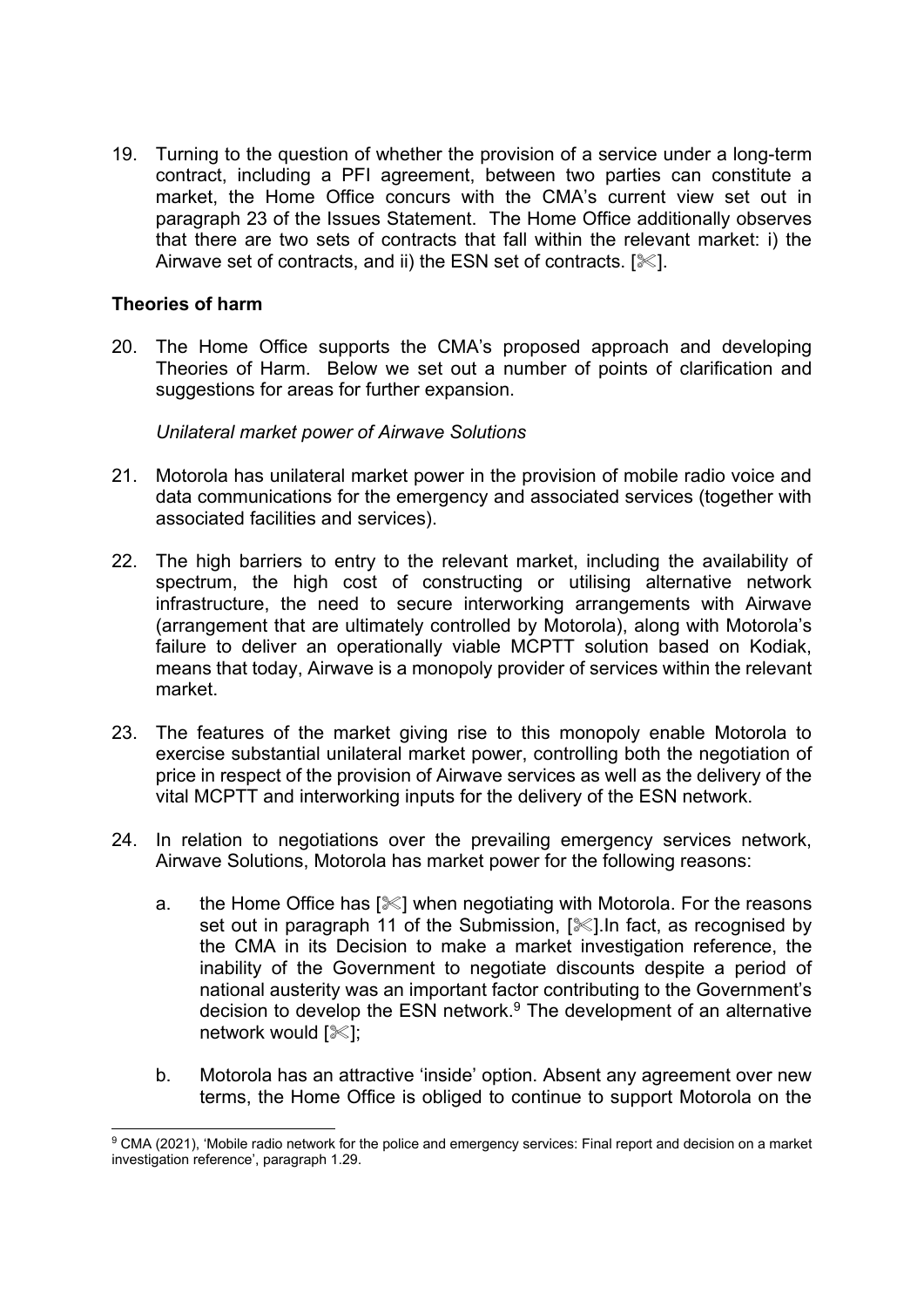prevailing terms. These were originally set in 2000 and, as recognised by the CMA, despite efforts by the Government to ensure a competitive tendering situation, only one company ultimately submitted a bid; thus the terms cannot be considered to be competitive.<sup>10</sup> Moreover, we are now 20 years on, and the network is fully established. It is inconceivable that terms that were satisfactory for investors to take on the risk of building an, at-thetime, innovative new network, are now not excessive when only maintenance of such a network is all that is required. As such, the attractiveness of the 'status quo' to Motorola means there is simply no pressure on Motorola to reach any new agreement with the Home Office; and

- c. asymmetry and lack of information provided to the Home Office. The Home Office has very little sight of the activities needed to maintain Airwave, only receiving limited financial information once a year through the often late annual accounts. Its reasonable enquiries to understand why costs are increasing, [ᢟ].<sup>11</sup> In comparison, Motorola has good information on, and in fact controls, the Home Office's only bargaining chip: the date of the delivery of the ESN network.
- 25. To understand and evidence the expression of Motorola's unilateral market power in the context of negotiations, in addition to focusing on those negotiations set out in sub-paragraphs (a) thru (c) at paragraph 30 of the Issues Statement, the Home Office suggests the CMA also consider:
	- a. the commitments made by Motorola in their ESN Lot 2 proposal in 2015, including assurances that the critical functions required for ESN were for the most part already available in commercial products;
	- b. the negotiations resulting on the change out of the MCPTT solution Wave 7000 to Kodiak and the resulting CAN500 change to the ESN Lot 2contract;
	- c. the negotiation of the Airwave extension in 2018 (extending the PFI contract to 2022); and
	- d. Motorola's control over the negotiation of the Airwave extension in 2021 (extending the PFI contract to 2026).
- 26. The need for interworking with the Airwave network also means that it can leverage its market power over Airwave, to the delivery of an alternative network. While Airwave is still active, any alternative system will need to be able to interwork with Airwave to allow for a safe transition to the new network. The Home Office encourages the CMA to explore the way in which, through the need for interworking, the TETRA proprietary or closed basis ties the Home Office to

<sup>&</sup>lt;sup>10</sup> CMA (2021), 'Mobile radio network for the police and emergency services: Final report and decision on a market investigation reference', paragraph 1.24.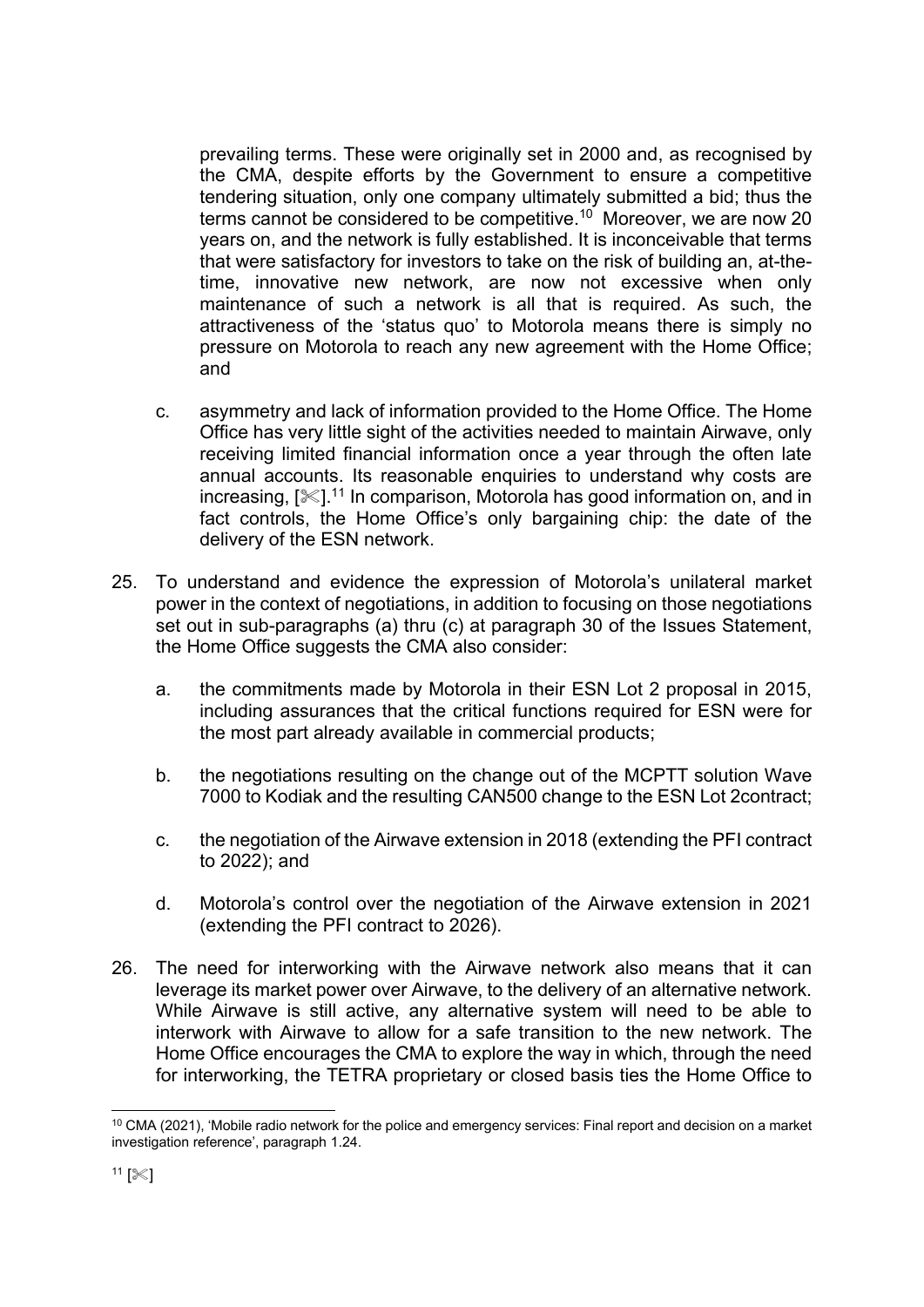Kodiak, as any competing or potential competing application is excluded due to the incompatibility with open and other standards. For example, without interworking it is effectively impossible for an alternative supplier to provide a centralised service, with proper user and control room floor control, during any transition period or period of substitutional co-working.

27. To assist the CMA the Home Office will provide further examples and additional evidence of the effect of Motorola's unilateral market power on the commercial interactions and negations between the Home Office and Motorola / Airwave and further evidence as to the barriers to entry caused by Motorola's control of the underlying TETRA proprietary technology that underpins Airwave.

## *Dual role of Motorola Solutions*

- 28. In 2016 it was anticipated (rightly or wrongly) that by 2019 the Airwave network would no longer be used for the provision of services in the relevant market under contract to the Home Office, and that those services would be provided through the ESN contract. Essentially, the competitive interaction between the Home Office and Motorola took place in 2015 and early 2016, through the negotiation of the ESN Lot 2 contract and then subsequently the Deed of Recovery, albeit the features of the market meant Motorola was able to exercise market power at that time.
- 29. Due to the delay in the delivery of the ESN network, the opportunity for additional competitive interactions arose; however, as these interactions were unforeseen both when the Airwave PFI and other contracts were agreed and when the ESN Lot 2 contract was agreed, the nature of those commercial relationships and other relevant features of the market has meant that Motorola has very significantly benefited from delay, increasing its unilateral market power in the process.
- 30. Further, as time has progressed and the profitability of Airwave has increased,  $[\mathcal{K}]$ , the financial incentives on Motorola to leverage its position as the key, and currently irreplaceable, provider of the Kodiak MCPTT solution and of interworking and delay the delivery of ESN, and therefore the end of the Home Offices contract for Airwave, have increased.  $[\mathcal{K}]$ , Motorola earns  $[\mathcal{K}]$  its Airwave contract, all at a cost to the UK taxpayer.  $[\mathcal{K}]$ .
- 31. The Deed of Recovery has not been as effective as planned, for two reasons:
	- a. substantial growth in Airwave's margins since the Deed of Recovery was developed, such that the  $[\mathcal{K}]\%$  discount (subsequently reduced to  $[\mathcal{K}]\%$ ) is not a sufficient penalty to incentivise Motorola to keep to its ESN milestones; and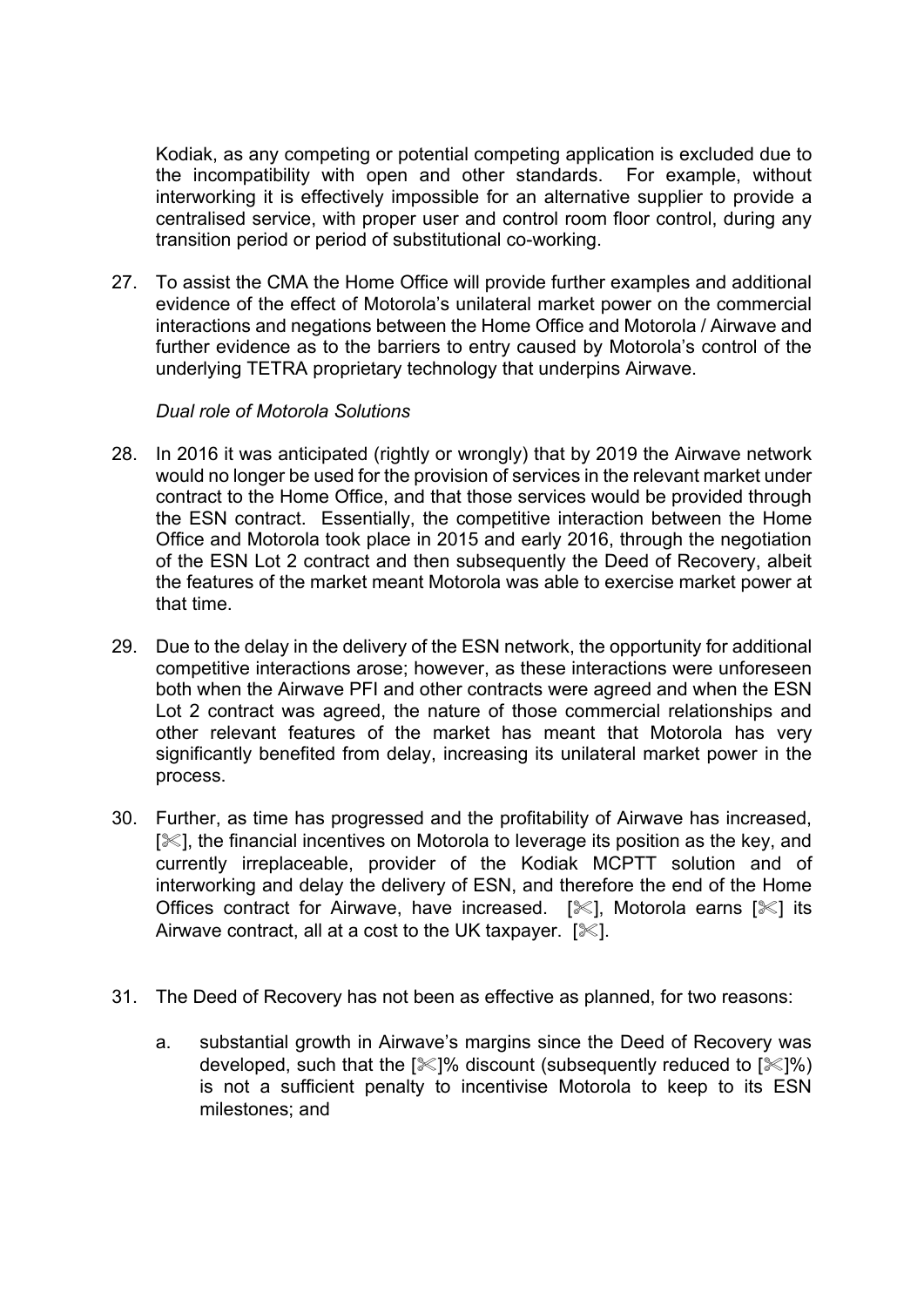- b. the requirement for the Home Office  $[\mathcal{K}]$ . Motorola is the central party to the transition to ESN, so if there is a delay by Motorola then the whole programme stalls. However, if any portion of a delay, however small,  $[\&]$ .
- 32. To understand and assess the nature of the potential competitive interactions between Airwave Solutions and ESN and whether and how these may be affected by potential features in the relevant market, the Home Office agrees that the CMA should examine the strategy documents of Airwave Solutions at the time of the ESN contract bidding to understand what actions, if any, the company was intending to take to respond to the threat posed by ESN on its revenue, as well as undertaking the assessments listed at (a) and (b) in paragraph 38 and the additional specific analysis set out at sub-paragraphs (a) thru (f) in paragraph 39 of the Issues Statement.
- 33. We suggest that the CMA should also examine whether Motorola's commitments in its proposal for ESN Lot 2, compared to the subsequent delivery, was instrumental in ensuring that it controlled both sides of the market (Airwave and ESN).
- 34. We would also encourage the CMA, if it had not already done so, to obtain and examine the strategy, planning, financial forecasting and other associated documents of Motorola group companies, including Motorola Solutions UK Limited and Motorola Solutions, Inc. as to the group's intentions to maximise its return on its investment in the acquisition of Guardian / Airwave in 2016 and at each significant negotiating juncture, including 2018 and 2019.
- 35. To the extent that the Home Office has further evidence that may assist the CMA's analysis of the proposed theories of harm, the Home Office will provide that additional evidence, for example, in respect of the detailed scope of ESN Lot 2 and Motorola's positioning of its original MCPTT solution as COTS, its approach to the design and the roll-out of the aspects of ESN that it is responsible for, including in relation to software development and to resourcing and the cause of the delays to the ESN project.

## **Outcomes**

36. Generally, the Home Office agrees with the CMA's approach to assessing market outcomes.

## *Profitability*

37. The Home Office will respond separately to the CMA's Profitability Methodology working paper and will not comment further on that that aspect in this Submission.

*Innovation*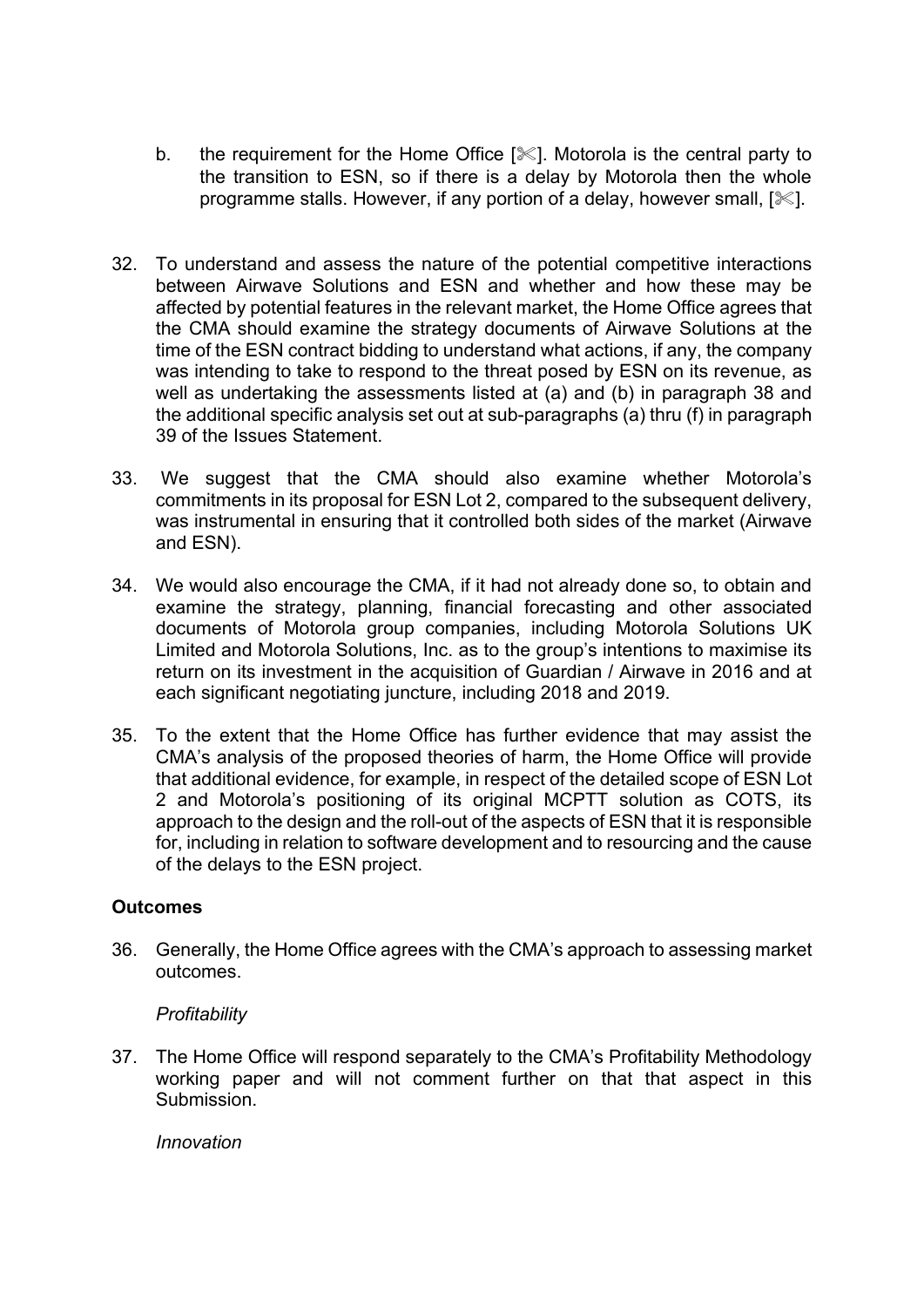- 38. The ESN network is intended to bring new functionality to front line and support services, enabling those services to be more efficiently delivered, improving service quality, ultimately increasing citizen safety and well-being, while preventing crime and reducing the draw on the public-purse and taxation. This benefit is invaluable to our society and outweighs any financial consideration.
- 39. In a competitive market, the Home Office would expect a company in the position of Motorola to have a strong motivation to invest in the delivery of those new and innovative services and to address delays and inefficiencies caused by out-dated processes and below-standard working practices.
- 40. The Home Office's experience of Motorola is that the organisation, rather than  $[\%].$
- 41. Put simply, Motorola's [ $\ll$ ] are stifling innovative and efficient delivery and causing significant delay in the delivery of ESN.

#### **Remedies**

- 42. As discussed above, the Home Office considers that Motorola currently holds a position of unilateral market power in the provision of emergency services communication, whether this be by mobile radio technology or 4G technology, and that Motorola's dual role as lead/sole contractor for both technical solutions is likely to exacerbate the problems.
- 43. As a result of Motorola's unilateral market power and dual role, the Home Office considers that the consumers of emergency services communications (the Home Office and blue-light services in the first instance, but UK citizens and taxpayers as the ultimate beneficiaries) are likely to suffer detriment in the form of:
	- a. excessive prices for emergency services communications services; and
	- b. delayed roll-out of a new, more effective (and cheaper) emergency services network. The benefits of the new network go far beyond the financial benefits and savings for the tax-payer. With 4G technology, police forces will be able to automatically share with one another videos and images, helping to expediate the resolution of crimes.
- 44. If the CMA analysis confirms these concerns by the Home Office, then the Home Office requests that the CMA look at remedies that seek to address both sources of detriment. It is not only the potentially excessive prices Motorola charges for operating Airwave Solutions that the Home Office is concerned results in harm to UK taxpayers, but what appear to be unnecessary and inefficient delays to the roll-out of a new and enhanced emergency services network as well.
- 45. The Home Office considers the broad types of potential remedies set out by the CMA in its Issues Statement could be effective at addressing both issues, but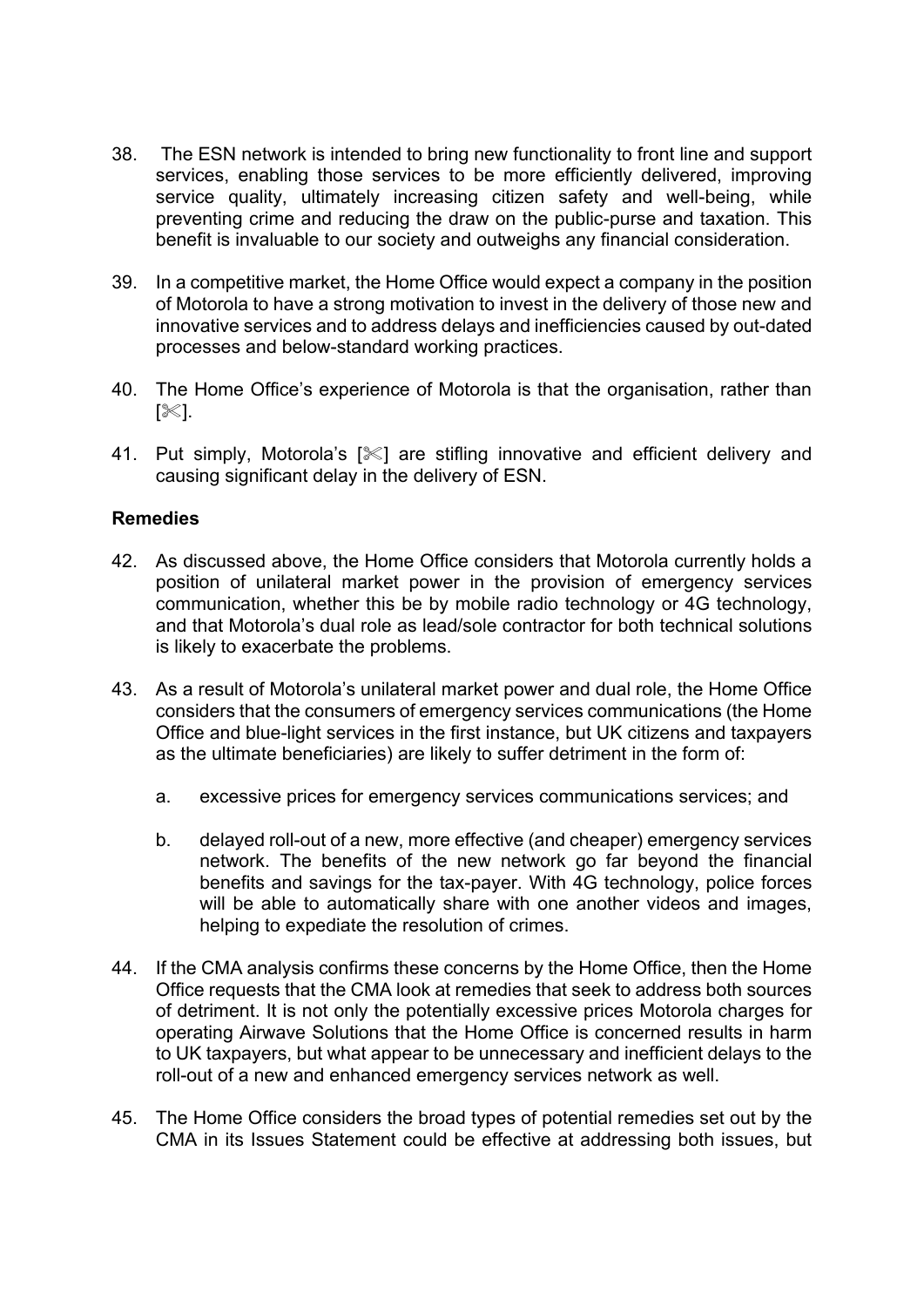also suggests some adaptions to help restore Motorola's incentives for a timely roll-out of its commitments on the ESN network. These suggestions include:

- a. a price-cap remedy that is structured to increase Motorola's incentives to deliver on its ESN commitments. This could be through simply reducing the revenues that Motorola can earn through Airwave Solutions over time, or by making (some of) Motorola's revenues for the operation of Airwave Solutions contingent on the delivery of agreed ESN milestones; or
- b. alternative structural remedies that increase the contestability of the provision of a 4G emergency services network. These might include mandating Motorola to provide a fully documented and supported interface, including APIs if needed, to Airwave to allow alternative products to Motorola's Kodiak to work alongside Airwave during the Transition Period;<sup>12</sup> and/or providing a mechanism that would allow the Home Office to cancel the existing ESN contracts between Motorola and the Home Office at no cost to the Home Office. The Home Office considers that Motorola has  $[\&]$ on its original ESN commitments and thus, the Home Office should have a credible option of restructuring the contracts to enable the Home Office to procure with an alternative provider with a greater incentive  $\mathbb{R}$  to deliver an ESN in a timely manner.
- 46. Below we provide our comments on the types of potential remedies the CMA has set out in its Issues Statement, and expand on these additional remedies in a bit more detail. The Home Office would, of course, be very willing to work with the CMA to help define any potential remedies in more detail and is confident that a package of effective and practical remedies can be identified that will address the types of detriment the CMA has provisional concerns about, without a risk of unintended consequences or imposing an undue cost on Motorola or other stakeholders involved.

#### Transparency may partially address any unilateral market power

47. One of the reasons for Motorola's market power in renegotiations with the Home Office is the asymmetry and lack of information available to the Home Office as to the costs of operating and maintaining the Airwave network. Currently the Home Office has access to little more information than what is contained in Airwave's statutory accounts and therefore cannot effectively challenge Motorola over whether it is running its operations efficiently, and whether the costs being recovered truly relate to the operation of the Airwave network and providing value for money for the UK taxpayer whilst allowing a reasonable margin for Motorola. Therefore, the Home Office supports the CMA's consideration of imposing transparency type remedies which will help address the market failures it has provisionally identified of unilateral market power, and dual control.

<sup>&</sup>lt;sup>12</sup> By Transition Period, the Home Office is referring to the period of time during which Airwave and an ESN product would need to work side-by-side, to ensure a smooth and resilient transition of all users from Airwave to the new system.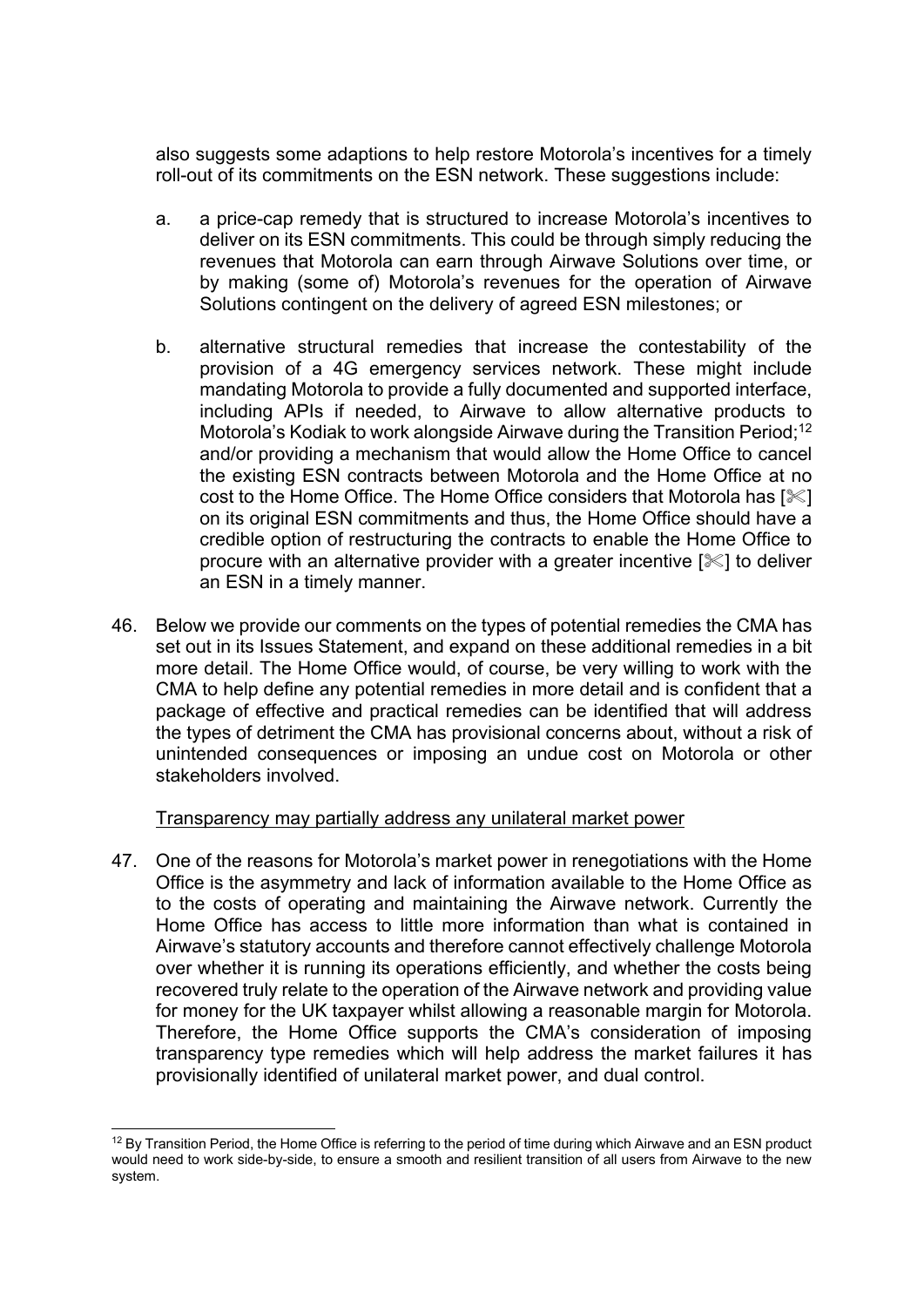- 48. The sort of transparency or informational remedy that could improve the balance of market power between the Home Office and Motorola in renegotiations, and result in more competitive terms being agreed, would include requiring Motorola to provide:
	- a. regular (i.e. quarterly) cost, outcome and profit reporting on Airwave Solutions. Quarterly reporting is in line with standard reporting requirements for regulated firms and publicly listed companies, and is something that Motorola has agreed in the context of the ESN contracts. Such reporting should cover progress on outcomes such as network maintenance plans as well as on costs, revenues and profits, to enable the Home Office to hold Motorola accountable to its commitments on service quality; and
	- b. advance notice of anticipated material increases in costs accompanied with adequate justification. To date, the Home Office only learns about cost increases after the event and, despite efforts, has no ability to effectively challenge whether the remuneration of such costs is fair. For example, the Home Office has yet to receive an adequate response from Motorola as to why it was appropriate to increase Airwave staff by 107 from 473 to 580 between 2016 and 2020, and why an almost doubling of administrative costs (increase from £55m to £80m) between only 2018 and 2020 is justified.

Price control likely to more effectively address unilateral market power as well as dual control

- 49. As recognised by the CMA, transparency and price controls are complementary remedies. Transparency remedies may only go so far, and where a company has unilateral market power and is earning excessive profits, as is likely to be the case with Motorola, there will be a need for additional measures.
- 50. In the Issues Statement, the CMA discusses the options of a (i) bottom-up price control, (ii) rate of return regulation or (iii) a safeguard price cap. At this stage the Home Office considers options (i) and (ii) are worth exploring further, as both can address the issue of potentially excessive profits by Airwave, but with differing levels of complexity and incentive properties. However, the Home Office does not see the justification for Motorola to earn a headroom above what would be a competitive or efficient level, so sees less value in further consideration of option (iii) a safeguard price cap.

## *Bottom-up price cap*

51. A bottom-up price cap would be the most effective at motivating Motorola to run Airwave efficiently and limiting the ability of Motorola to earn excessive profits. It would involve more analysis upfront, to determine, for example, the value of the asset base and appropriate allowable rate of return. However, there would be synergies with the financial and profitability analysis that the CMA is intending to undertake to inform its assessment as to whether there are AECs.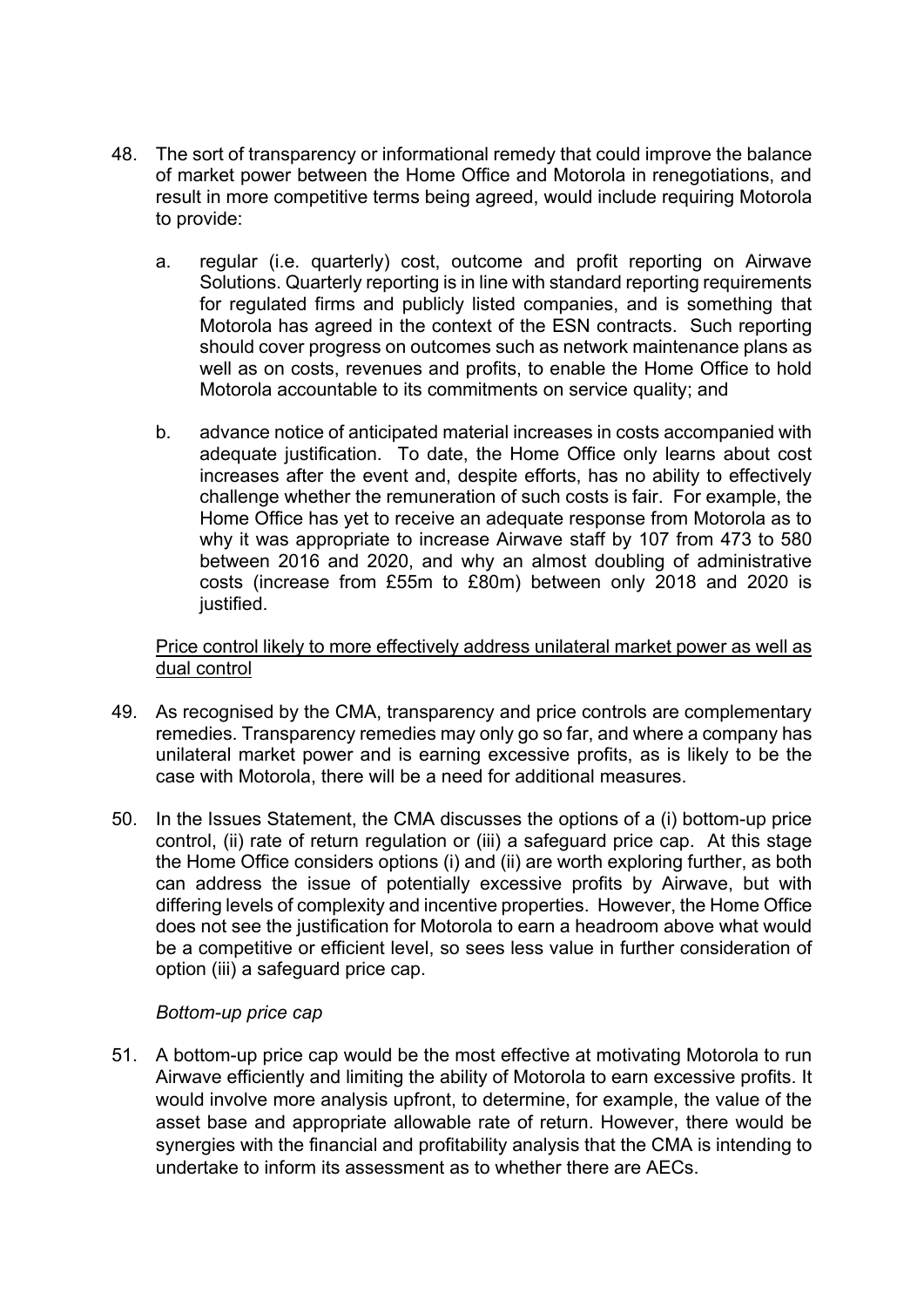## *Rate of return regulation*

52. Rate of return regulation requires less upfront involvement. However, as recognised by the CMA, it may require an assessment *ex post* of whether expenditure has been prudent and efficient.

#### *Implementation*

- 53. The Home Office agrees that the CMA could introduce a price control itself and monitor compliance. As recognised by the CMA, it is likely that there is limited need for ongoing monitoring. ESN is intended to provide a competitive alternative to Airwave such that Airwave can ultimately be decommissioned. However, as the CMA suggests, should parts of the Airwave network need to be maintained for longer than currently envisaged, ongoing monitoring and determination of the appropriate price controls would be well-handled by Ofcom.
- 54. In addition, as noted in paragraph 45 above, the Home Office would urge the CMA to consider a price control structured in such a way to incentivise Motorola to deliver on its ESN commitments in a timely manner. At a high-level, the Home Office has identified two ways that this could be achieved:
	- a. reducing the amount of revenue Motorola earns from operating the Airwave network over time, for example through a glide-path of allowed revenues starting from a level sufficient to earn a return equal to the WACC and progressively declining down to a level that would only cover operating costs and capital expenditure. By not allowing Motorola to earn a margin on operating the Airwave network, this would enhance Motorola's incentives to invest in and deliver ESN in a timely manner; and / or
	- b. making part of the revenues that Motorola earns from operating the Airwave network contingent on the achievement of agreed ESN delivery milestones. Such a price cap would be more complex than simply reducing the revenues that Motorola can earn through operating Airwave, but would also more directly (and therefore, potentially more effectively) address what the Home Office views as the most important detriment - delays to the roll-out of ESN.
- 55. Such dynamic price caps can be observed in regulated sectors where similar information asymmetries arise. These have been intended to better balance the risks between customers / consumers and regulated firms and ensure regulated firms deliver on their investment plans. As described by Ofgem in its 2021 Determination, such dynamic price controls result in:

"*Greater accountability for what companies are asked to deliver, with around 50% of baseline allowances for gas distribution and 70% of baseline allowances for transmission linked to either uncertainty mechanisms or Price Control Deliverables. This will ensure network companies are only*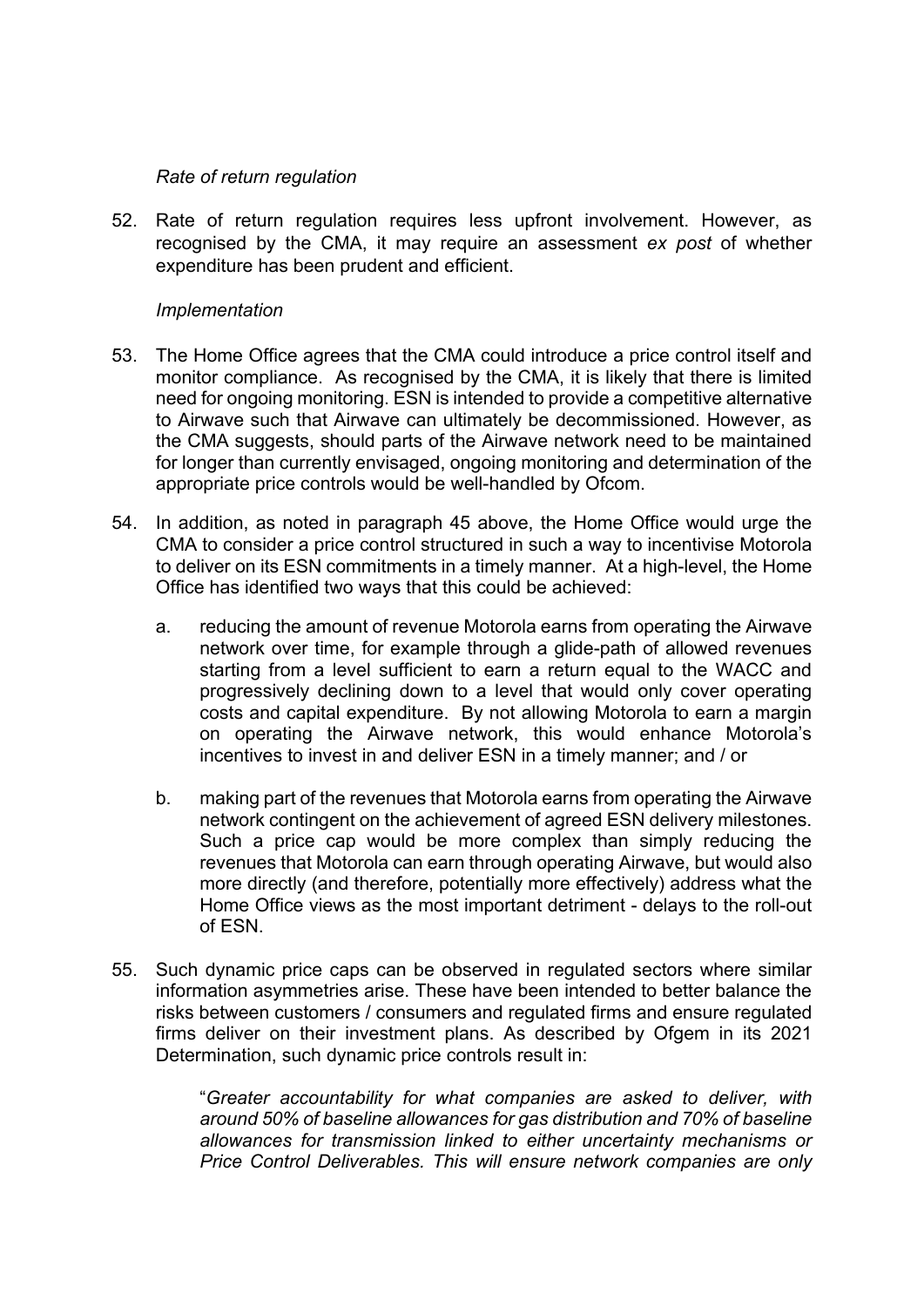*paid for what they deliver, and consumers are refunded for work not carried out.*" 13

- 56. Similar mechanisms also apply in the regulated water sector to incentivise water companies to deliver on certain agreed enhancement schemes on time. In the water sector they are referred to as "Outcome Delivery Incentives (ODIs)" <sup>14</sup> and the Home Office notes that the CMA has chosen to include additional ODIs in its 2021 assessment of four water company appeals.<sup>15</sup>
- 57. The Home Office would be content to work with the CMA to help structure the price control in an effective way. For example, the Home Office can propose practical ESN delivery milestones that the CMA could make Motorola's Airwave revenues contingent on.

#### Other structural remedies to consider as an alternative to Airwave divestment

- 58. Motorola has  $\ll 1$  on its ESN commitments. It was awarded the ESN contract in December 2015 [ $\ll$ ]. Wave 7000 required too much development, and ultimately the Home Office was forced to agree a reset to the ESN programme, and did so in May 2019  $[$  $|$ .
- 59. The Home Office does not have the information to assess [ $\ll$ ]. In this context, the Home Office would urge the CMA to consider remedies that provide the Home Office with flexibility to contract with an alternative ESN provider. In particular, the Home Office encourages the CMA to consider:
	- a. mandating Motorola to provide a fully documented and supported interface, including APIs if needed, to Airwave to allow alternative products to Motorola's Kodiak to work alongside Airwave during the Transition Period; and/or
	- b. providing a mechanism that would allow the Home Office to cancel all or part of the existing ESN contracts between Motorola and the Home Office at no cost to the Home Office.
- 60. Mandating a fully documented and supported interface, including APIs if needed, to Airwave would enable other alternative Mission Critical networks commissioned by the Government to also interwork with Airwave.  $[\mathcal{K}]$ .
- 61. A fully documented and supported interface, including APIs if needed, would avoid the costs and delays that structural separation can be expected to impose,

<sup>13</sup> Ofgem (2021), ['RIIO-2 Final Determinations -](https://www.ofgem.gov.uk/sites/default/files/docs/2021/02/final_determinations_-_core_document_revised.pdf) Core Document (REVISED)' February 2021

<sup>14</sup> See, for example, Ofwat (2019) ['PR19 Final Determinations: Delivering outcomes for customers policy appendix',](https://www.ofwat.gov.uk/wp-content/uploads/2019/12/PR19-final-determinations-Delivering-outcomes-for-customers-policy-appendix.pdf) December

<sup>&</sup>lt;sup>15</sup> See, for example, CMA (2021), 'Anglian Water Services Limited, Bristol Water plc, Northumbrian Water Limited [and Yorkshire Water Services Limited price determinations',](https://assets.publishing.service.gov.uk/media/60702370e90e076f5589bb8f/Final_Report_---_web_version_-_CMA.pdf) Final report, March 2021